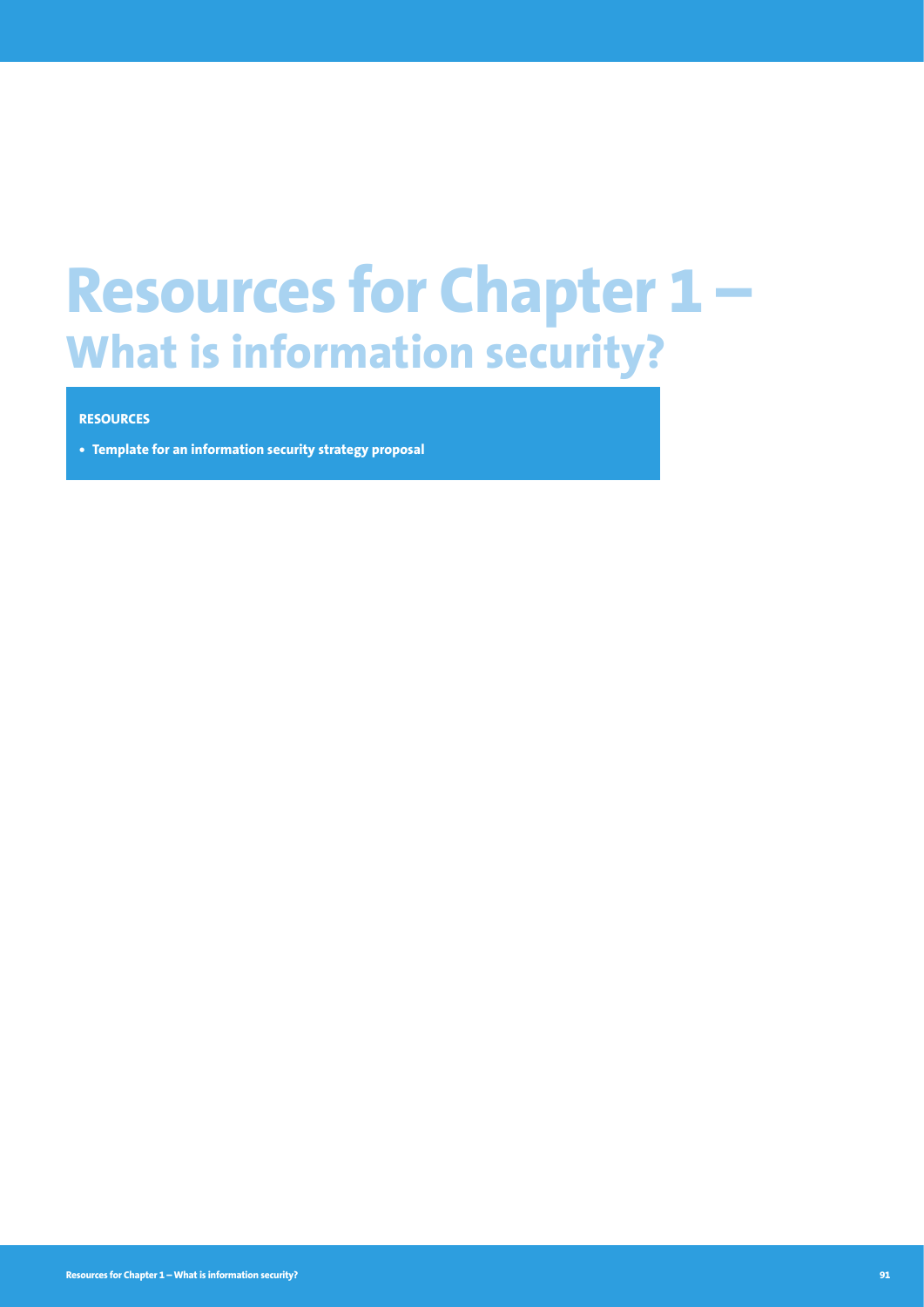### **Template for an information security strategy proposal**

*"Reputation is like fine china: once broken it's very hard to repair."* — Abraham Lincoln

Information risk management, or information security, is a crucial part of <ORGANISATION>'s operations. This document explains the case for improving our capabilities in this area, and provides an outline strategy to do so.

#### **What is the point of information security?**

The bedrock of <ORGANISATION> is trust. Research integrity relies upon the ability to trust data. External investment depends upon <ORGANISATION>'s reputation, especially where it comes to medical data. Sharing research data with collaborators depends upon mutual trust. Equally, students and staff need to be able to trust <ORGANISATION> with their personal information.

Without adequate information security, the reputation of the University cannot be maintained. With our foundation of trust broken, funding will be awarded to other, worthier recipients, and lucrative partnerships will be dissolved. Research papers may no longer be accepted for publication. Lawsuits and fines could bring further financial losses, compounding reputational harm, and impacting <ORGANISATION>'s ability to recruit the best and brightest students and staff.

In summary, the goal of information security is to enable the University to be, and to be seen as, a safe pair of hands. The role of the <Infosec Department> is to advise, monitor and support the University in this area.

#### **What is the current situation?**

The level of threat to the University is increasing. Previous critically damaging data breaches at other institutions (including <provide recent examples here> QMUL<del>'</del>, Indiana University<sup>2</sup>, Iowa State University<sup>3</sup> and the University of Maryland<sup>4</sup> ) have shown that universities are seen both as sources of saleable personal information, and as resources for attackers to repurpose to suit their own needs. Information from official sources also indicates that research data may be sought for the purposes of industrial espionage. Finally, it is known that nation states are focusing strongly on the arenas of online attack and defence, and may see <ORGANISATION> as a source of intelligence.

Within <ORGANISATION>, incidents are increasing in frequency and severity <stats here>. The frequency of near misses and the risk of a catastrophe are also at <high/alarming/unacceptable> levels. <Give concrete example here>.

Other issues of relevance to our sector include:

An increasing appetite for partnerships and research collaborations handling sensitive information.

A strategic emphasis on an integrated approach to education, research and innovation.

The widespread use of unsuitable tools, such as email, for handling highly confidential information.

A lack of a coordinated approach to information security across <ORGANISATION>.

Information security is perceived as someone else's problem, but it is everyone's responsibility.

A widespread view that information risk management can be left until more important issues have been addressed.

#### **What are our options?**

#### **Do nothing**

This is, as should be clear from the previous section, untenable. As threat levels are increasing, doing nothing actually means losing ground. This approach will result in increasing numbers of serious incidents, loss of reputation, and other damage to the University.

#### **Apply stringent security measures across the whole University**

This option would define a set of detailed security measures suitable for most environments, and apply them to all of the University; certain areas of greater risk would be subject to enhanced security measures. This approach has the advantage of being consistent, and is often adopted in corporate environments.

However, this "one size fits all" approach is inevitably going to be overkill in some environments, while inadequate in others. The University structure is also federated, so blanket implementation is likely to be a challenge to implement.

In short, this approach has two intrinsic defects.

- We cannot do it: it is too expensive and it is impractical.
- We should not do it: it is incompatible with the principles of federation, openness and academic freedom.

<sup>1</sup> [http://my.qmul.ac.uk/news\\_and\\_events/2014/121863.html](http://my.qmul.ac.uk/news_and_events/2014/121863.html) 

<sup>2</sup> <http://news.iu.edu/releases/iu/2014/02/data-exposure-disclosure.shtml>

<sup>3</sup> <http://www.news.iastate.edu/news/2014/04/22/serverbreach>

<sup>4</sup> <http://www.umd.edu/datasecurity/>and [http://www.wusa9.com/story/news/local/2014/03/26/university-of-maryland-congress-data-breach/6942023/](http://www.umd.edu/datasecurity/)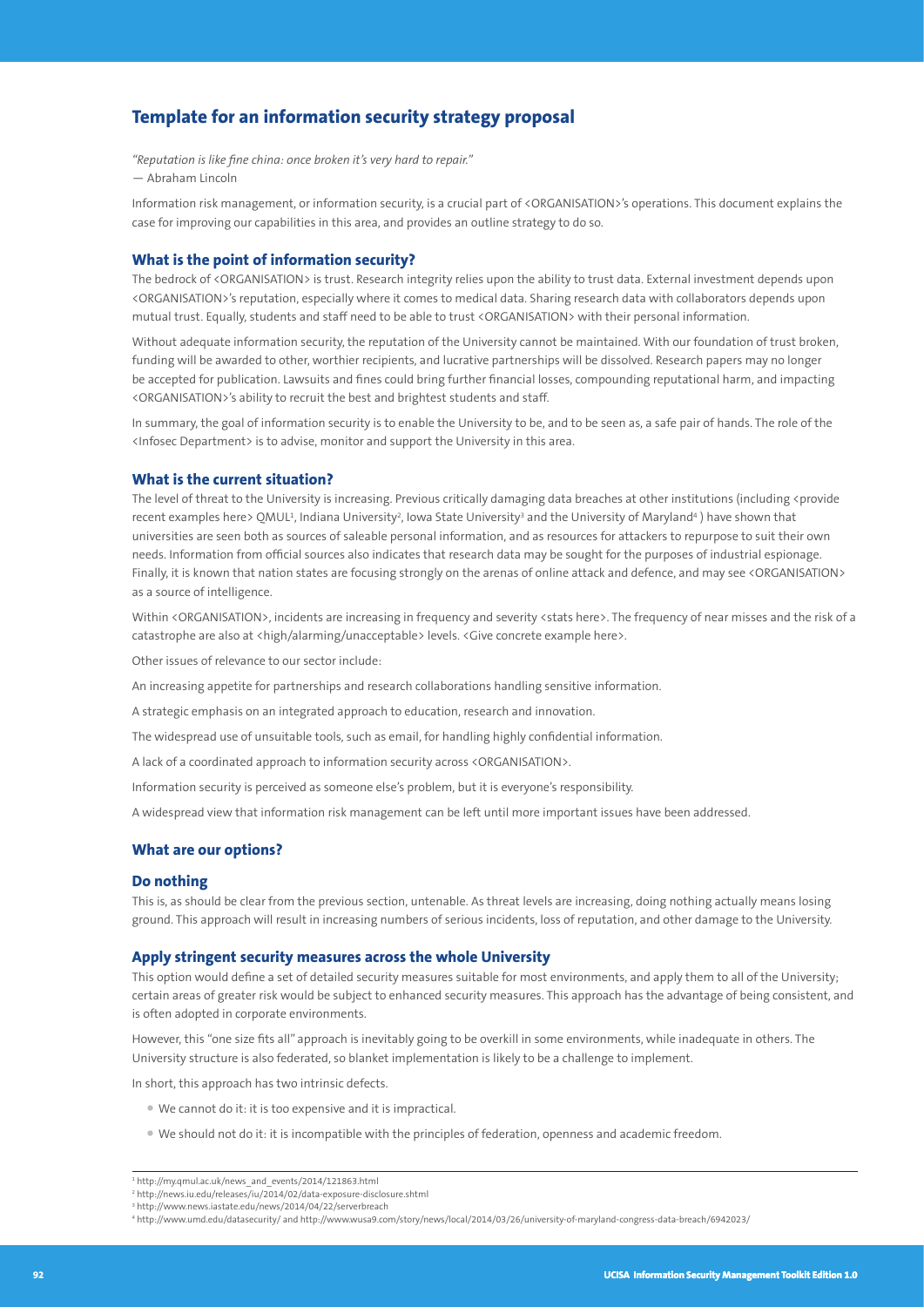#### **A targeted approach**

The University has legal and contractual obligations which inform our overall tolerance for risk. A targeted approach to information would focus most investment on areas of greater risk, such as those handling personal data, while providing advice and support to all University members. This would foster a culture of responsible risk taking consonant with <ORGANISATION>'s enquiring and innovative nature.

To achieve this goal, <ORGANISATION> could create three sets of good practice baseline recommendations, each relating to a level of risk. University members would be given the right support to select and tailor the most suitable baseline in any given situation. Their decisions on information risk would be independently validated<sup>s</sup> against the University's risk tolerance, while operational activities to manage information risk would be integrated into normal reporting lines.

The underlying principles of the targeted approach are as follows.

- Independent oversight by the <Infosec Department>.
- Integration with other normal University activities.
- Tailored security measures based on good practice, risk tolerance and business needs.

#### **Recommended option**

It is recommended that the University adopt the targeted approach to information risk management, to enable a pragmatic, responsive and cost-effective implementation of its requirements.

#### **What action is required?**

<ORGANISATION> should develop its information security approach as follows.

- 1. Assign overall responsibility for information risk management to a top level role.
- 2. Appoint a Senior Information Risk Owner for every <School/Department/Faculty>.
- 3. Create a detailed plan for independent governance of information risk that avoids conflicts of interest, includes segregation of duties, and leverages <ORGANISATION>'s existing resources and expertise.
- 4. Engage further with key areas handling medical, personal and other sensitive information to assess risks and requirements.
- 5. Develop information risk management baselines.
- 6. Formally integrate information and strategic/local risk management processes.
- 7. Invest in a broad-reaching programme of awareness and support for University members, with additional support for key areas. The key message: Information security is everyone's responsibility.

<sup>5</sup> In order to avoid the classic problem of "marking one's own homework".